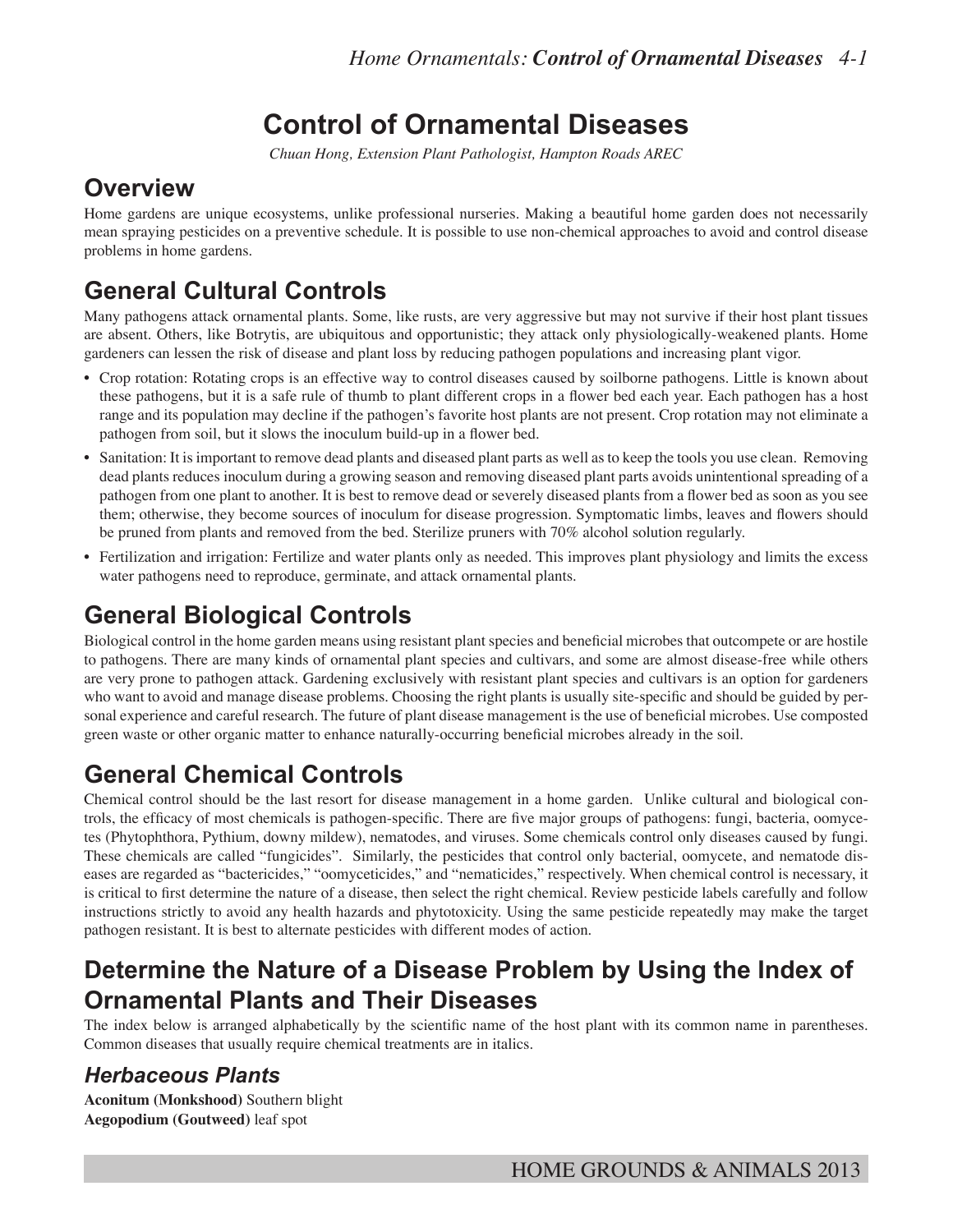#### *4-2 Home Ornamentals: Control of Ornamental Diseases*

**Agave (Century plant)** crown rot **Ageratum (Floss flower)** Southern blight **Ajuga (Bugleweed)** Phomopsis dieback, *Phytophthora root rot*, *Pythium root rot*, Rhizoctonia root/crown rot, root knot nematode, *Southern blight*, viral disease, web blight **Alcea (Hollyhock)** root knot nematode, *rust* **Anemone** foliar nematode, Phytophthora root rot **Antirrhinum (Snapdragon)** *Cercospora leaf spot*, downy mildew, *Phytophthora root/crown rot*, Pythium root rot, Rhizoctonia stem rot, *rust*, Verticillium wilt, viral diseases **Aquilegia (Columbine)** Pythium root rot **Arisaema (Jack-in-the-pulpit)** rust **Armeria (Sea thrift)** web blight **Artemisia (Dusty miller)** Rhizoctonia root/stem rot **Asclepias (Milkweed)** anthracnose **Asclepias tuberosa (Butterfly weed)** Rhizoctonia stem rot **Aster** *powdery mildew*, rust **Astilbe** Pythium root rot **Bedding plants** damping-off **Begonia** anthracnose, Botrytis blight, Fusarium stem rot, *powdery mildew*, *Rhizoctonia root/stem rot,* root knot nematode **Bergenia** Pythium root rot **Cactus** Pythium root rot **Caladium** Pythium root rot **Calibrachoa (Million bells)** Phytophthora crown rot, black root rot, Rhizoctonia root rot, Southern blight **Campanula (Bellflower)** Fusarium crown rot **Canna (Canna lily)** lesion nematodes, Pythium root rot **Catharanthus (Madagascar periwinkle)** black root rot, Botrytis blight, *Phytophthora blight*, Pythium root rot, Rhizoctonia stem/root rot **Cattleya (Orchid)** bacterial brown spot **Celosia (Cockcomb)** Pythium root rot, Rhizoctonia root rot **Chrysanthemum (Daisy)** *Pythium root rot*, bacterial blight, web blight **Chrysogonum (Goldenstar)** Southern blight **Clivia (Kaffir lily)** leaf spot, Southern blight **Coleus** Botrytis blight, downy mildew **Consolida (Larkspur)** Pythium root rot, Rhizoctonia crown/root rot **Coreopsis (Tickseed)** Botrytis blight, Rhizoctonia root/stem rot, rust, viral disease **Cosmos (Mexican aster)** Botrytis blight, Phomopsis stem canker, powdery mildew, white smut **Crassula (Jade plant)** oedema, Pythium root rot **Cyclamen** Fusarium wilt **Cymbidium (Orchid)** viral disease **Dahlia** crown gall, *powdery mildew* **Delosperma (Ice plant)** Pythium root rot **Dendranthema (Chrysanthemum)** bacterial leaf spot, *Botrytis blight*, *Mycosphaerella ray blight*, Phytophthora root rot, *powdery mildew*, *Pythium root/stem rot*, Rhizoctonia root rot, *Septoria leaf spot*, *leaf rust*, Verticillium wilt **Dianthus (Carnation)** *Alternaria leaf spot*, *Botrytis blight*, Fusarium stem rot, *powdery mildew*, Rhizoctonia stem rot, *rust* **Digitalis (Foxglove)** *black root rot*, Fusarium root rot, Pythium root rot **Epiphyllum (Cereus)** oedema **Euphorbia (Spurge)** anthracnose, Botrysphaeria dieback canker **Euphorbia pulcherima (Poinsettia)** bacteria blight, bacterial leaf spot, Botrytis blight, *powdery mildew*, *Pythium root rot*, scab **Eustoma (Lisianthus)** Botrytis blight, Fusarium root/stem rot **Exacum (Persian violet)** viral disease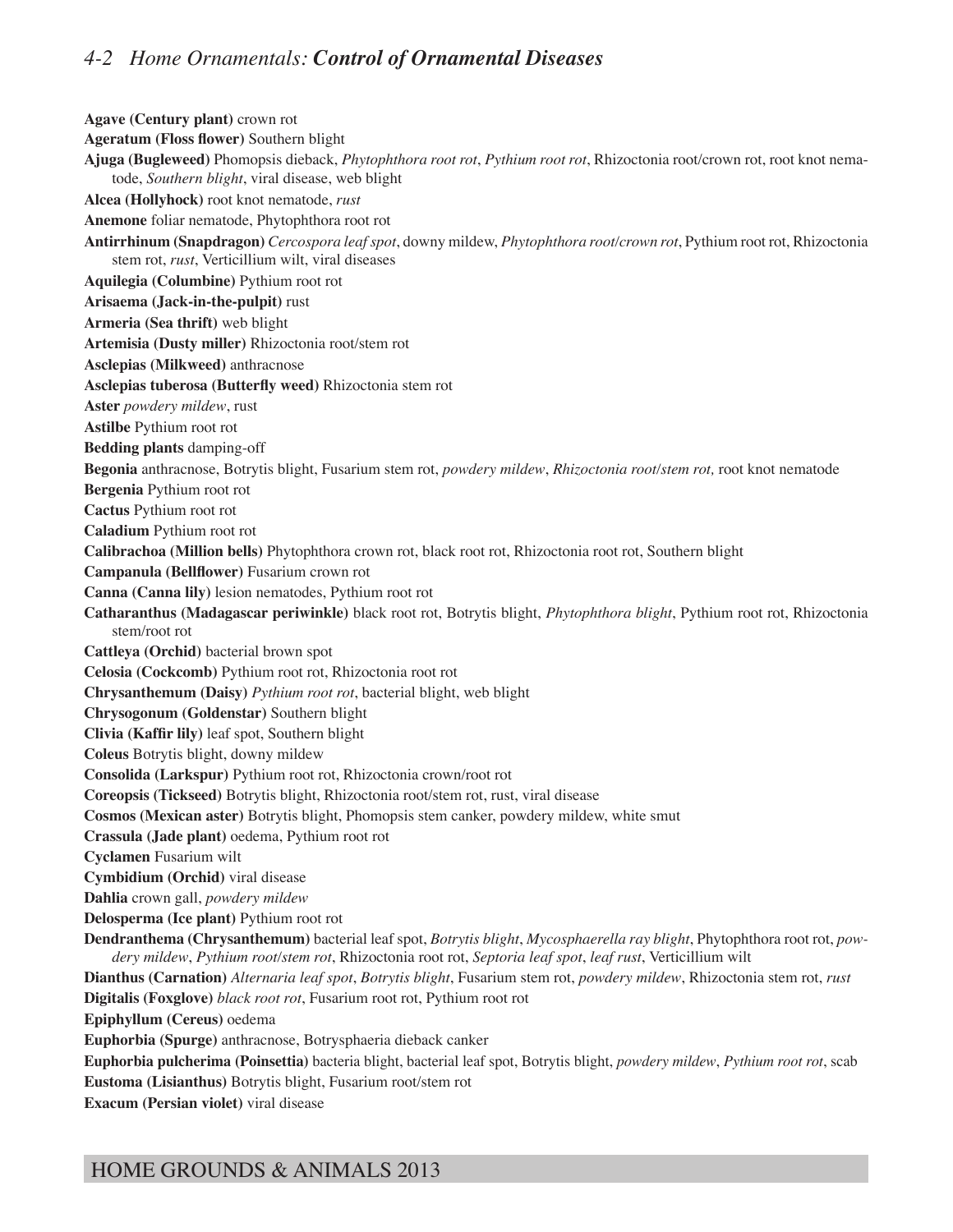**Gaillardia (Blanket flower)** *Pythium root rot*, white smut **Galium (Sweet woodruff)** Rhizoctonia stem/root rot, Southern blight **Gerbera (African daisy)** Pythium root rot **Gladiolus** *Botrytis leaf blight*, *Curvularia leaf blight*, *Fusarium yellows*, *Penicillium corm rot*, Rhizoctonia corm rot **Gloxinia (Sinningia)** viral disease **Gomphrena (Globe amaranth)** leaf spot **Gypsophila (Baby's breath)** bacterial soft rot **Helianthemum (Rock rose)** Botrytis blight **Helianthus (Sunflower)** Alternaria leaf/stem spot **Helichrysum (Strawflower)** Fusarium stem rot **Helleborus (Hellebore)** black leaf spot, Botrytis blight, Pythium root rot, Rhizoctonia root rot, Southern blight **Hemerocallis (Daylily)** anthracnose, *rust*, *leaf streak*, Southern blight **Heuchera (Coral bells)** Pythium root rot **Hosta** *anthracnose*, Botrytis blight, leaf spot, root rot, *soft rot*, *Southern blight,* virus X **Iberis (Candytuft)** anthracnose, Pythium root rot **Impatiens** *Alternaria leaf spot*, bacterial fasciation, Botrytis blight, downy mildew, *Fusarium crown rot*, *powdery mildew*, *Pythium root/stem rot*, Rhizoctonia root/stem rot, root knot nematodes, Verticillium wilt, viral diseases **Ipomoea (Morning glory)** rust, white rust **Iris** *Botrytis blight*, *Heterosporium leaf spot*, *soft rot* **Lamiastrum (Yellow archangel)** Rhizoctonia root/stem rot, Southern blight **Leucanthemum** Phytophthora root rot, Rhizoctonia root rot **Lewisia** soft rot **Liatris (Gayfeather)** Sclerotinia stem rot **Lilium (Lily)** anthracnose, Botrytis blight, Pythium root rot **Limomium (Statice)** Phytophthora root rot, Pythium root rot, Rhizoctonia root rot **Liriope (Lilyturf)** anthracnose, foliar nematodes, Fusarium wilt, Mycosphaerella leaf spot, Phytophthora root rot, viral disease **Lobelia** Pythium root rot, viral disease **Lobularia (Sweet alyssum)** Rhizoctonia stem rot **Lupinus (Lupine)** anthracnose, brown spot, Pythium root rot **Lysimachia (Loosestrife)** Rhizoctonia root/stem rot, *Southern blight* **Malva (Mallow)** rust **Miscanthus (Ornamental grass, or Maiden grass)** anthracnose **Myosotis (Forget-me-not)** web blight **Nelumbo (Water lily)** Cercospora leaf spot **Ocimum basilicum (Basil)** Alternaria leaf spot, Fusarium root rot **Oenanthe javanica (Water celery)** Fusarium crown rot **Ophiopogon (Mondo grass)** anthracnose **Oxalis (Wood sorrel)** rust **Pachysandra** leaf spot, Pythium root rot, Southern blight, *Volutella blight* **Paeonia (Peony)** Botrytis blight, Cercospora leaf spot, *Cladosporium leaf/stem blotch*, Rhizoctonia root rot **Pelargonium (Geranium)** bacterial blight, bacterial leaf spot, bacterial wilt, *Botrytis blight*, oedema, *Pythium root rot/blackleg*, Rhizoctonia root rot, *rust*, viral disease **Petunia** Botrytis blight, *Fusarium root/crown rot*, *Phytophthora root/crown rot and foliage blight*, *Pythium root/crown rot,* Rhizoctonia root/stem root, viral disease **Phalaris (Canarygrass)** web blight **Phlox** bacterial leaf spot, black root rot, Colletotrichum stem canker, *powdery mildew*, Pythium root rot, southern blight, viral disease, web blight **Platycodon (Balloon flower)** Rhizoctonia crown rot **Polygonatum (Solomon seal)** Penicillium rot **Portulaca (Purslane)** Rhizoctonia stem rot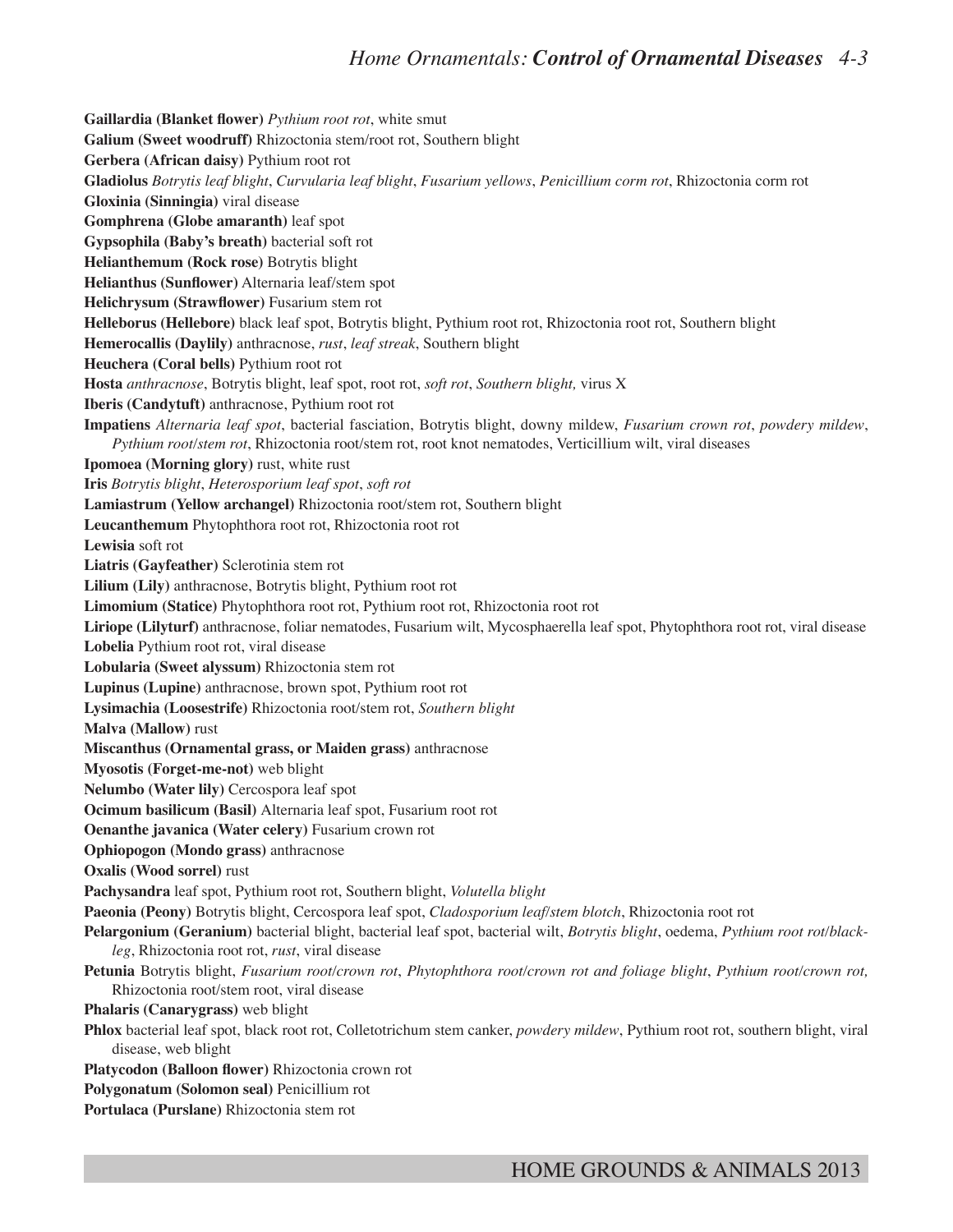### *4-4 Home Ornamentals: Control of Ornamental Diseases*

**Pratia** Southern blight **Ranunculus (Buttercup)** bacterial blight, web blight **Rudbeckia (Black-eyed Susan)** Pythium root rot, Rhizoctonia stem rot, *Septoria leaf spot,* downy mildew **Salvia** bacterial leaf spot, downy mildew, Pythium root rot, Rhizoctonia stem rot **Scabiosa (Pincushion flower)** Botrytis blight **Schlumbergera (Thanksgiving cactus)** oedema, Pythium root rot **Sedum (Stone crop)** anthracnose, bacterial soft rot, bacterial stem rot, Diplodia stem rot, leaf spot, Phytophthora stem rot, Pythium root rot, Rhizoctonia root/stem rot, root knot nematodes, web blight **Setcreasia (Purple heart)** leaf spot **Solidago (Goldenrod)** rust **Syngonium (Nephthytis)** bacterial leaf spot **Tagetes (Marigold)** Alternaria blight, Botrytis blight, crown gall, Fusarium stem/root rot, Pythium root rot, Rhizoctonia stem rot **Tradescantia virginica (Spiderwort)** Southern blight **Tulipa (Tulip)** *Botrytis blight*, Fusarium basal rot **Verbena (Vervain)** *powdery mildew*, Pythium root rot **Veronica (Speedwell)** Phytophthora root rot **Viola (Pansy)** anthracnose, *black root rot*, *Botrytis blight*, Cercospora leaf spot, *Phytophthora root/crown rot*, *Pythium root/crown rot* **Zephyranthes (Rain lily)** *anthracnose* **Zinnia** *Alternaria blight*, bacterial leaf spot, Botrytis stem canker, *powdery mildew*, Pythium root rot *Woody Ornamentals Plants*

**Abies (Fir)** Botrytis blight, Cytospora canker, oedema, *Phytophthora root/crown rot* **Acer (Maple)** *Anthracnose*, *bacterial scorch*, bacterial wetwood, *Botrysphaeria dieback*, Cytospora canker, Ganoderma root rot, leaf spot, Nectria canker, Phomopsis dieback, *purple-eye leaf spot*, tar spot, Valsa canker, *Verticillium wilt*, *zonate leaf spot* **Aesculus (Buckeye)** Guignardia blotch **Ailanthus (Tree-of-heaven)** Fusarium stem/root rot **Ailanthus (Tree-of-heaven)** Fusarium stem/root-rot **Albizia (Mimosa)** Fusarium wilt **Amelanchier (Service berry)** rust, Entomosporium leaf spot **Arctostaphylos (Bearberry)** Pythium root rot, Phytophthora root rot **Aronia (Chokeberry)** Pythium root rot **Aucuba** anthracnose, Botrysphaeria dieback, leaf spot, Phomopsis dieback, ring nematode **Bamboo** Pythium root rot **Berberis (Barberry)** *Phytophthora root rot* **Betula (Birch)** *anthracnose*, Botrysphaeria dieback, Botrytis blight, red heart, Septoria leaf spot **Buddleia (Butterfly bush)** Phytophthora root rot, Rhizoctonia root rot **Buxus (Boxwood)** Botrysphaeria dieback, boxwood blight, *boxwood decline*, lesion nematode, Macrophoma leaf spot, volutella blight **Calocedrus (Incense cedar)** Seiridium canker **Camellia** anthracnose, Botrysphaeria dieback, *leaf/flower gall*, leaf spot, oedema, *petal/flower blight*, *Phytophthora root rot*, Pythium root rot, viral disease **Campsis (Trumpet vine)** anthracnose **Carpinus (Hornbeam)** Pythium root rot **Carya (Hickory)** downy leaf spot, Gnomonia leaf spot, phomopsis gall, powdery mildew, zonate leaf spot **Caryopteris (Bluebeard)** Phytophthora stem/root rot, Pythium root rot **Catalpa** bacterial wetwood, *Verticillium wilt* **Cedrus (Cedar)** Armillaria root rot, *Phomopsis needle/twig blight* **Cercis (Redbud)** Botrysphaeria dieback, botrytis blight, Fusarium canker, leaf spot, Verticillium wilt **Chamaecyparis (Falsecypress)** Phytophthora root rot, Seiridium canker, web blight **Chionanthus (Fringe tree)** leaf spot **Cladastris (Yellow wood)** anthracnose **Clematis** leaf spot, Phytophthora root rot **Cleyera** Armillaria root rot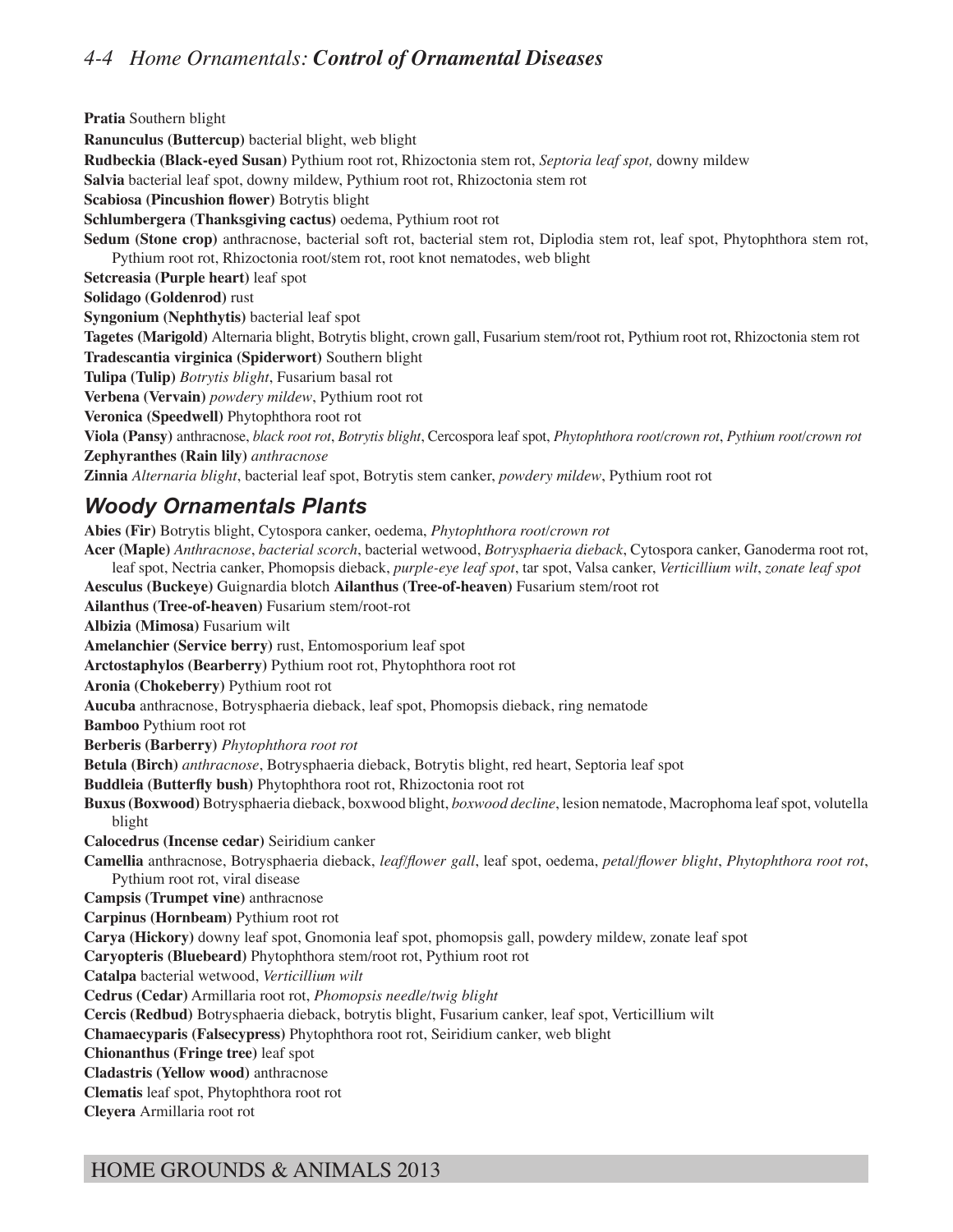#### *Home Ornamentals: Control of Ornamental Diseases 4-5*

**Cornus (Dogwood)** *anthracnose*, Armillaria root rot, Botrysphaeria dieback/canker, *Botrytis blight*, Discula anthracnose, Fusarium canker, leaf spot, phomopsis dieback, *powdery mildew*, Pythium root rot, *Septoria leaf spot*, *spot anthracnose*, viral disease **Corylus (Filbert)** eastern filbert blight **Cotinus (Smoke bush)** anthracnose, Verticillium wilt **Cotoneaster** leaf spot, Phytophthora root rot, web blight **Crataegus (Hawthorn)** Cercospora leaf spot, *Entomosporium leaf spot*, *rust* **Cryptomeria (Japanese cedar)** needle blight, *Phomopsis twig blight*, Phytophthora root rot **Cupressocyparis** (Leyland Cypress) phytophthora root rot **Cupressus (Cypress)** Botrysphaeria dieback, Kabatina dieback, tip blights, Phytophthora root rot, *Seiridium canker* **Daphne** anthracnose, Phytophthora root/stem rot **Davidia (Dove tree)** Phomopsis dieback **Dracaena** Fusarium blight, Pythium root rot **Echinacea (Coneflower)** aster yellows, foliar nematodes, Pythium root rot, viral disease **Elaeagnus (Autumn olive)** Phytophthora root rot **Epipremnum (Pothos)** Phytophthora stem rot **Erica (Heather)** Phytophthora root rot **Eucalyptus** anthracnose, Botrysphaeria dieback, crown gall, Fusarium canker, Phomopsis dieback, *Phytophthora root rot*, powdery mildew, Pythium root rot **Euonymus** *powdery mildew* **Fagus (Beech)** anthracnose, Botrysphaeria canker, Hypoxylon canker, viral disease **Fatsia** leaf spot **Ficus (Fig)** anthracnose, Phytophthora root rot **Ficus benjamina (Weeping fig)** anthracnose, Phomopsis gall **Forsythia** Botrysphaeria dieback, crown gall, Phomopsis gall, Phytophthora root rot, ringer nematodes, Sclerotinia twig blight, web blight **Fraxinus (Ash)** *anthracnose*, ash yellows, Botrysphaeria canker, *rust* **Gardenia** anthracnose **Gleditsea (Honeylocust)** Botrysphaeria canker, Thyronectria canker **Hamamelis (Witchhazel)** Botrysphaeria dieback, leaf spot, powdery mildew **Hedera helix (English ivy)** anthracnose, bacterial leaf spot, oedema, Phyllosticta leaf spot, Phytophthora root rot, Pythium root rot, Rhizoctonia root rot **Hibiscus** *Phytophthora root rot*, Pythium root rot, viral disease **Hibiscus syriacus (Rose-of-Sharon)** leaf spot **Hydrangea** anthracnose, Armillaria root rot, bacterial leaf spot, *Botrytis blight*, Cercospora leaf spot, *Phytophthora root rot*, *Pythium root rot*, *powdery mildew* **Hypericum (St Johnswort)** Phytophthora stem/root rot, *rust*, Rhizoctonia root rot **Ilex (Holly)** *anthracnose,* bacterial blight, *black root rot*, Botrysphaeria dieback, leaf spot, root knot nematodes, oedema, Phomopsis dieback, *Phytophthora root rot*, Pythium root rot, Rhizoctonia root rot, rust, tar spot, web blight **Ilex glabra (Inkberry)** black root rot, Phytophthora root ro**t Juniperus (Juniper)** Kabatina tip blight, Pestalotia dieback, *Phytophthora root rot*, Pythium root rot, *rust* **Juniperus virginiana (Eastern red cedar)** Cercospora blight, Kabatina tip blight, Pestalotia blight, *Phomopsis tip blight*, *rust* **Kalmia (Mountain laurel)** Botrysphaeria dieback, *Cercospora leaf spot* **Lagerstroemia (Crape myrtle)** leaf spot, *powdery mildew*, sooty mold **Laurus nobilis (Bay laurel)** Cercospora leaf spot **Lavandula (Lavender)** Phytophthora root rot, Pythium root rot **Leucothoe (Drooping leucothoe)** Botrysphaeria dieback, Cylindrocladium leaf spot, Phyllosticta leaf spot, Phytophthora root rot **Ligustrum (Privet)** anthracnose, Cercospora leaf spot, Phytophthora root rot **Liquidambar (Sweetgum)** Cercospora leaf spot, Endothia canker, Sphaeropsis gall **Liriodendron (Tulip tree)** powdery mildew **Lonicera (Honeysuckle)** Botrysphaeria dieback, Botrytis blight, *Herpobaisdium leaf blight*, powdery mildew **Magnolia** bacterial leaf spot, *powdery mildew* **Malus (Crabapple)** Coniothyrium leaf spot, *fire blight*, *frog-eye leaf spot*, *powdery mildew*, *rust*, *scab*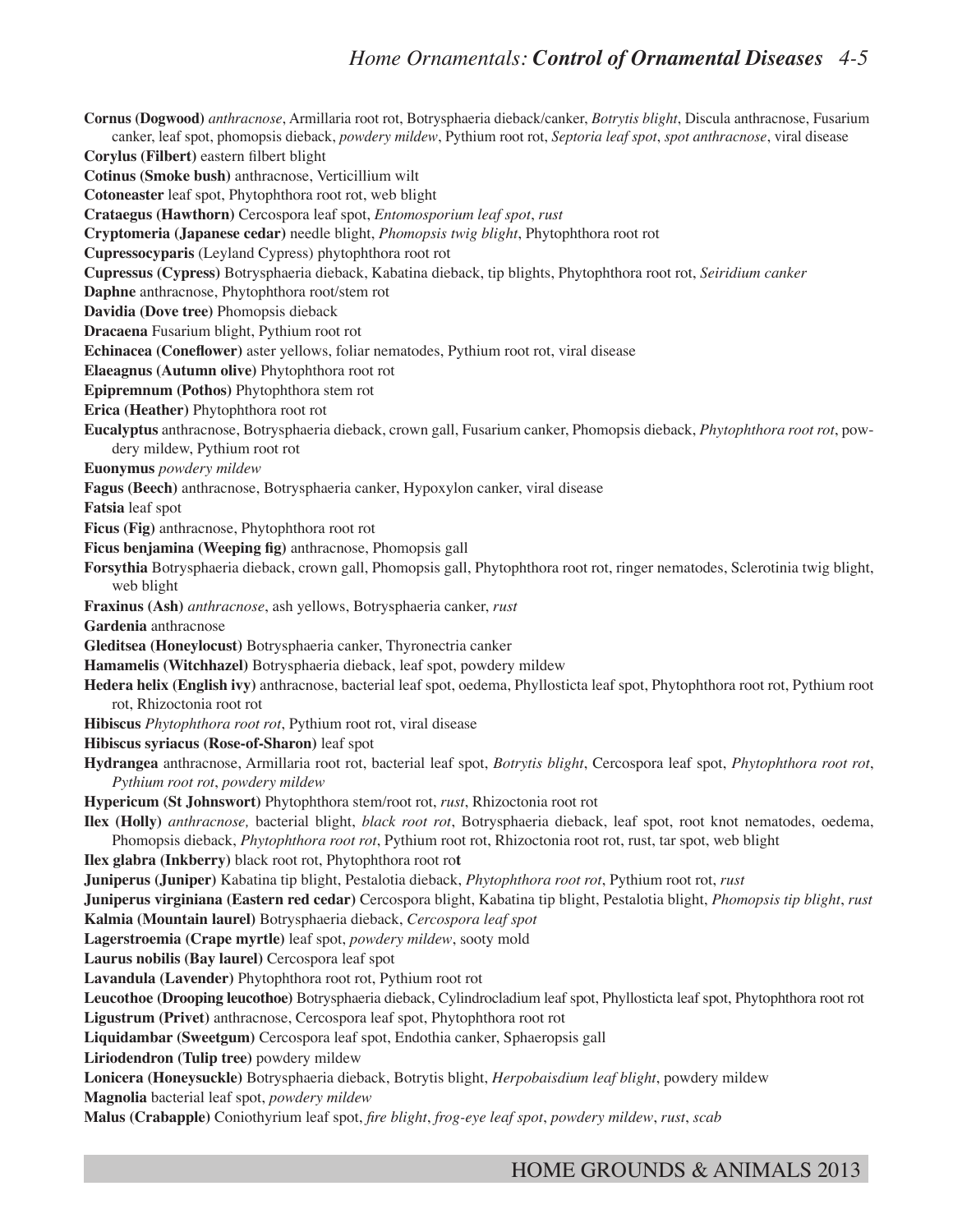### *4-6 Home Ornamentals: Control of Ornamental Diseases*

**Metasequoia (Dawn redwood)** *Dothiorella canker*, needle blight

**Microbiota decussata (Russian arborvitae)** Phytophthora root rot

**Morus (Mulberry)** berry blight

**Myrica (Bayberry)** Botrysphaeria dieback, Phytophthora root rot

**Myrica cerifera (Waxmyrtle)** anthracnose, Botrysphaeria dieback, Phytophthora root rot, Septoria leaf spot

**Nandina (Heavenly bamboo)** Cercospora leaf spot, Phytophthora root rot, Pythium root rot

**Nerium oleander (Oleander)** bacterial gall

**Nyssa sylvatica (Black gum)** anthracnose, Botrysphaeria dieback, leaf spot

**Oxydendrum arboreum (Sourwood)** leaf spot

**Parthenocissus (Boston ivy)** Phyllosticta leaf spot

- **Paxistima** Phytophthora root rot
- **Photinia (Japanese photinia red-tip)** Armillaria root rot, bacterial blight, Botrysphaeria canker, *Entomosporium leaf spot*, *powdery mildew*

**Physocarpus (Ninebark)** powdery mildew, Rhizoctonia root rot

**Picea (Spruce)** Cytospora canker, Phytophthora root rot, Pythium root rot, needle blight, tip blight

**Pieris (Japanese pieris)** Botrysphaeria dieback, Phomopsis canker, Phytophthora root rot

**Pinus (Pine)** Armillaria root rot, Atropellis twig canker, Cenangium dieback, Cytospora canker, *Diplodia tip blight*, Dothistroma needle blight, Eastern gall rust, Fusiform rust, needle cast, needle rust, Phacidiopycnis canker, Phytophthora root rot, *pinewood nematodes*

**Pistacia (Pistache)** Verticillium wilt

**Platanus (Sycamore)** *anthracnose*, bacterial scorch, Botrysphaeria dieback, *powdery mildew*

**Populus (Poplar)** *Botrysphaeria canker*, leaf spot

**Potentilla (Cinquefoil)** foliar nematodes

- **Prunus (Flowering apricot/cherry/peach/plum)** bacterial blossom blight, bacterial leaf spot, bacterial shot hole, bacterial scorch, black knot, blossom blight/brown rot, *Cytospora canker*, Nectria canker, peach leaf curl, Phomopsis canker, white rot
- **Prunus laurocerasus (Cherry laurel)** anthracnose, bacterial leaf spot, bacterial shot hole, Botrysphaeria dieback, Phomopsis dieback, leaf spots, Phytophthora root rot, Pythium root rot, zonate leaf spot

**Pseudotsuga (Douglas fir)** Botrysphaeria canker, Swiss needle cast

**Pyracantha (Firethorn)** Botrysphaeria dieback, *fire blight*, Phomopsis dieback, *scab*

**Pyrus calleryana (Flowering pear)** Botrysphaeria canker, Entomosporium leaf spot, *fire blight*, rust

**Quercus (Oak)** *anthracnose*, Armillaria root rot, bacterial scorch, *bacterial wetwood*, Botrysphaeria canker, Cylindrocladium root rot, Discula anthracnose, Hypoxylon canker, *leaf blister*, Phomopsis dieback, *powdery mildew*, rust, smooth patch, spot anthracnose, *Tubakia leaf spot*

**Rhaphiolepis (Indian hawthorn)** *Entomosporium leaf spot*

- **Rhododendron (Azalea)** anthracnose, Armillaria root rot, *Botrysphaeria dieback*, Botrytis blight, *Cercospora leaf spot*, Colletotrichum leaf spot, *leaf and flower gall*, lesion nematodes, oedema, Pestalotia leaf spot, *petal blight*, Phomopsis dieback, Phyllosticta leaf spot, *Phytophthora dieback*, *Phytophthora root/stem rot*, *powdery mildew*, *web blight*
- **Rosa (Rose)** anthracnose, *black spot*, Botrysphaeria dieback, Botrytis blight, *crown gall*, *downy mildew*, Phomopsis canker, *powdery mildew*, Pythium root rot, rose rosette disease, viral disease

**Rosmarinus (Rosemary)** Botrytis blight, crown gall, *Phytophthora root rot*, Pythium root rot

**Salix (Willow)** *Armillaria root rot*, *Botrysphaeria dieback*, Botrytis blight, black canker, Cercospora leaf spot, *crown gall*, rust, scab, white rot

**Santolina (Lavender cotton)** Rhizoctonia root rot

**Schefflera (Umbrella tree)** oedema, Pythium root rot

**Sequoia (Redwood)** Cercospora needle blight, Phomopsis needle blight

**Spiraea** leaf spot

**Styrax (Silverbell)** leaf spot

**Syringa (Lilac)** anthracnose, *bacterial blight*, *Botrytis blight*, Cercospora leaf spot, *Phytophthora root rot*, *powdery mildew* **Taxus (Yew)** Botrysphaeria dieback, *Phytophthora root rot*

**Teucrium (Germander)** Rhizoctonia root rot, Southern blight

**Thuja (Arborvitae)** *Armillaria root/stem rot*, *Cytospora canker*, Kabatina tip blight, *Phomopsis twig/needle blight*,

*Phytophthora root rot*, Pythium root rot, Seiridium twig canker, web blight

**Thymus (Thyme)** Pythium root rot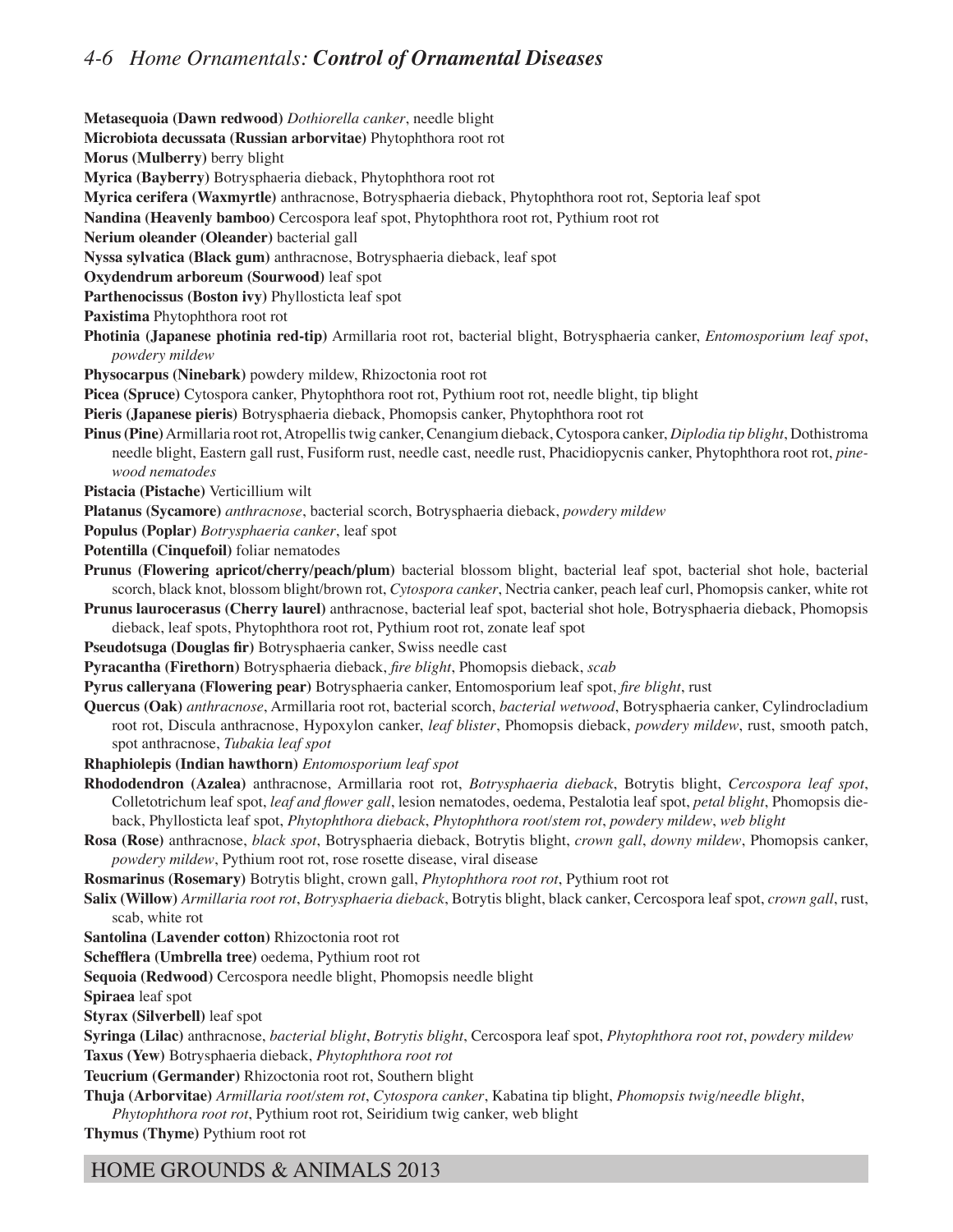**Tilia (Linden)** spot anthracnose, white rot

**Ulmus (Elm)** *bacterial wetwood*, *bacterial leaf scorch*, Botrysphaeria canker, Cytospora canker, *Dutch elm disease, Verticillium wilt* **Viburnum (Snowball bush)** spot anthracnose, bacterial scorch, Botrysphaeria dieback, Botrytis blight, phoma leaf spot, Phytophthora root rot, Rhizoctonia root rot

**Vinca minor (Periwinkle)** oedema, *Phoma dieback*, *Phomopsis dieback*, Phyllosticta stem rot/leaf spot, Pythium root rot, Rhizoctonia root/stem rot, Southern blight

**Weigela** Phytophthora root rot, Pythium root rot

**Wisteria** Botrysphaeria dieback

**Xanthoceras sorbifolium (Yellowhorn)** Botrytis blight

**Yucca** bacterial soft rot, Mycosphaerella leaf spot

## **When to call a professional**

The index of ornamental plants and their diseases is designed to help those who use this PMG to narrow down the targets quickly. It is also the starting point for further research, as gardeners can compare and determine the exact causes of disease problems. Consult a professional when a final diagnosis cannot be determined with the information available online.

## **General Chemical Recommendation**

| Table 4.1 - General Guidelines for Pesticide Selection |                         |                                      |                                      |  |  |
|--------------------------------------------------------|-------------------------|--------------------------------------|--------------------------------------|--|--|
| <b>Disease</b>                                         | <b>Common Name</b>      | <b>Trade Name</b>                    | <b>Manufacturer</b>                  |  |  |
| <b>Oomyceteous diseases</b>                            |                         |                                      |                                      |  |  |
| Phytophthora root rot                                  | Fosetyl-Al              | <b>Monterey Aliette</b>              | Monterey                             |  |  |
| Pythium root/crown rot                                 | Phosphorous acid        | <b>AGRI-FOS</b>                      | Monterey                             |  |  |
| Downy mildew                                           | Fosetyl-Al              | Monterey Aliette                     | Monterey                             |  |  |
| Phytophthora blight/                                   | Phosphorous acid        | <b>AGRI-FOS</b>                      | Monterey                             |  |  |
| dieback                                                | Copper hydroxide        | Copper Fungicide                     | Hi-Yield                             |  |  |
|                                                        | Copper salts            | LIQUI-COP                            | Monterey                             |  |  |
|                                                        |                         | <b>Liquid Copper Fungicide</b>       | <b>Bonide</b>                        |  |  |
|                                                        |                         | Copper Fungicide                     | Dragon                               |  |  |
| <b>Fungal</b>                                          |                         |                                      |                                      |  |  |
| Black root rot                                         | Thiophanate-methyl      | Halt Systemic Fungicide              | Ferti-lome                           |  |  |
| Cylindrocladium root rot                               |                         | Lawn Fungus Control                  | <b>Scotts</b>                        |  |  |
|                                                        |                         | Systemic Fungicide                   | Green Light                          |  |  |
|                                                        |                         | Systemic Fungicide 3336WP            | Dragon                               |  |  |
| Rhizoctonia root/stem rot                              | fludioxonil             | Medallion                            | Southern Agriculture<br>Insecticides |  |  |
| Web blight                                             | Pentachloronitrobenzene | Turf & Ornamental Fungicide          | Hi-Yield                             |  |  |
| Sclerotinia root rot                                   |                         | Terraclor                            | Southern Agriculture<br>Insecticides |  |  |
| Southern blight                                        |                         | Azalea, Camellia, Crape Myrtle Spray | Ferti-lome                           |  |  |
| Botrytis blight                                        | Thiophanate-methyl      | <b>Halt Systemic</b>                 | Ferti-lome                           |  |  |
| Diplodia tip blight                                    |                         | Lawn Fungus Control                  | <b>Scotts</b>                        |  |  |
| Kabatina dieback                                       |                         | Systemic Fungicide                   | Green Light                          |  |  |
| Phomopsis dieback                                      |                         | Systemic Fungicide 3336WP            | Dragon                               |  |  |
| Phomopsis needle blight                                |                         |                                      |                                      |  |  |
| Sclerotinia stem rot                                   |                         |                                      |                                      |  |  |
| Tip blight                                             |                         |                                      |                                      |  |  |
| Fungal (cont.)                                         |                         |                                      |                                      |  |  |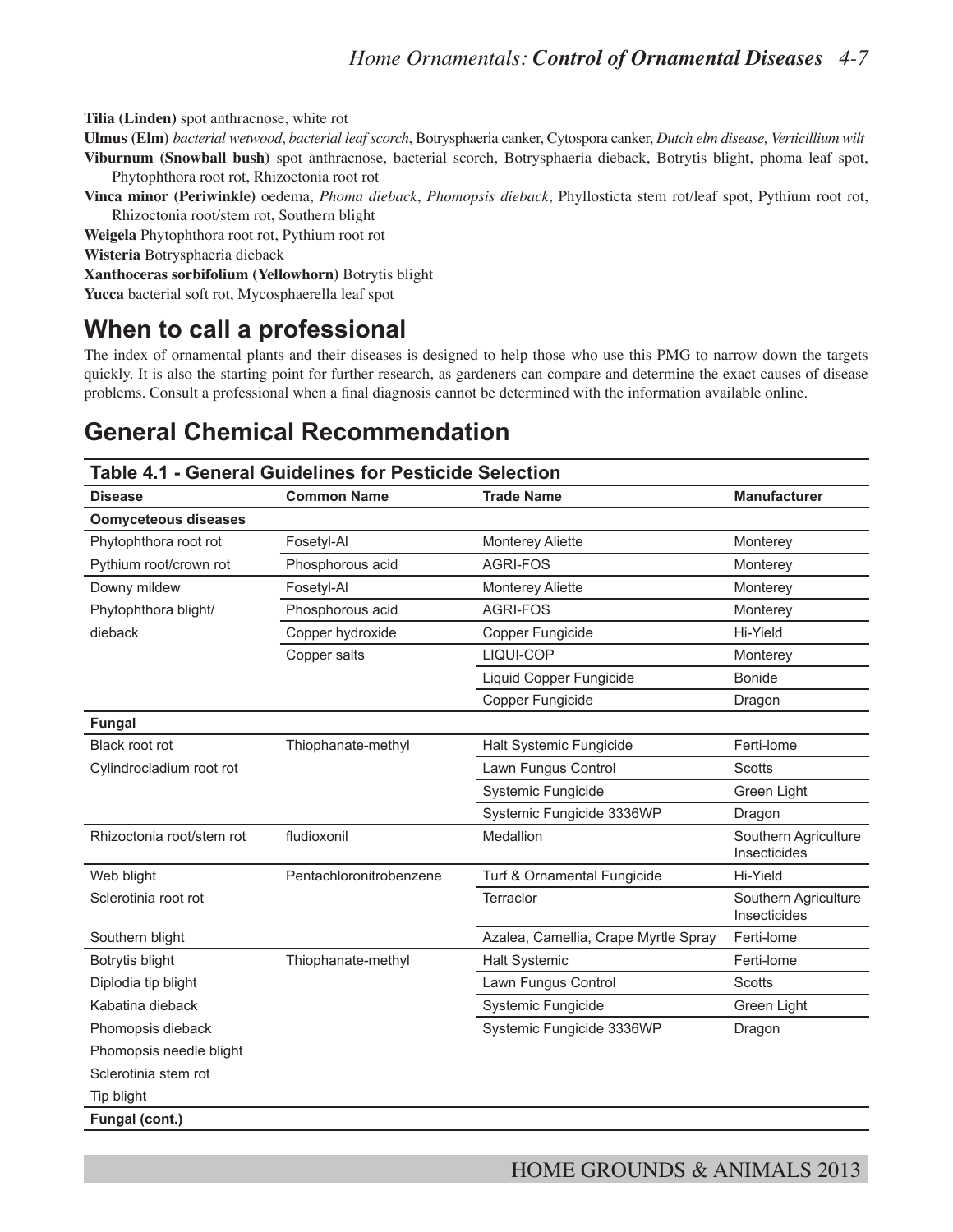| <b>Disease</b> | <b>Common Name</b>    | <b>Trade Name</b>                           | <b>Manufacturer</b> |
|----------------|-----------------------|---------------------------------------------|---------------------|
| Powdery mildew | Potassium bicarbonate | Remedy                                      | <b>Bonide</b>       |
|                | Sulfur                | 3-in-1 Rose & Flower Care                   | Ortho               |
|                |                       | Garden Fungicide                            | Safer               |
|                |                       | Sulfur 90W                                  | Monterey            |
|                |                       | Sulfur Plant Fungicide                      | <b>Bonide</b>       |
|                |                       | <b>Wettable Dusting Sulfur</b>              | Hi-Yield            |
|                |                       | Wettable or Dusting Garden Sulfur           | Dragon              |
|                | Neem oil              | Powdery mildew killer Ready To Use          | Green Light         |
|                |                       | Triple Action Ready-To-Use                  | Ferti-lome          |
|                | Jojoba oil            | E-Rase RTU                                  | Monterey            |
|                | Sesame oil            | Organocide                                  | Organic Lab         |
|                | Myclobutanil          | F-Stop Lawn Fungicide                       | Ferti-lome          |
|                |                       | Fung-Away systemic Granules                 | Green Light         |
|                |                       | Immunox 3-in-1                              | Spectracide         |
|                |                       | Immunox Fungicide                           |                     |
|                |                       | Immunox Lawn Disease Spray                  |                     |
|                |                       | Immunox Lawn Disease Control<br>Granules    |                     |
|                |                       | Immunox Multi-Purpose Fungicide             |                     |
|                |                       | Immunox Plus Insect and Disease<br>Control  |                     |
|                | Triforine             | Rose Pride Disease Control                  | Ortho               |
|                |                       | Orthenex-Garden Insect & Disease<br>Control |                     |
| Rust           | Myclobutanil          | F-Stop Lawn Fungicide                       | Ferti-lome          |
|                |                       | Fung-Away systemic Granules                 | Green Light         |
|                |                       | Immunox 3-in-1                              | Spectracide         |
|                |                       | Immunox Fungicide                           |                     |
|                |                       | Immunox Lawn Disease Spray                  |                     |
|                |                       | Immunox Lawn Disease Control<br>Granules    |                     |
|                |                       | Immunox Multi-Purpose Fungicide             |                     |
|                |                       | Immunox Plus Insect and Disease<br>Control  |                     |
|                | Triadimefon           | Fung-Away Fungicide                         | Green Light         |
|                |                       | Fung-Away Systemic Lawn Spray               |                     |
|                |                       | Fung-Away Systemic Lawn Spray               |                     |
|                |                       |                                             |                     |
|                |                       | Hose-End Concentrate                        |                     |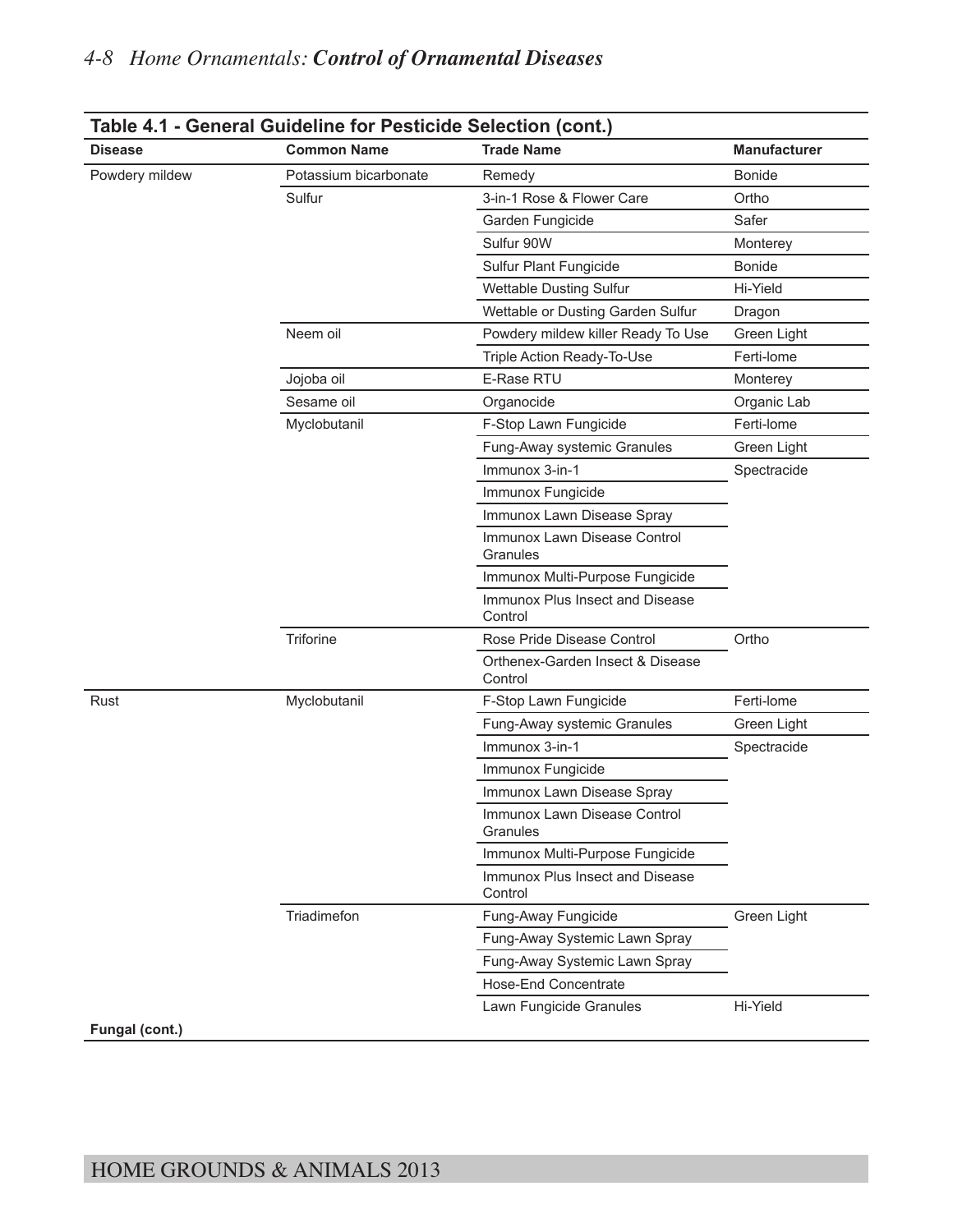| <b>Disease</b>            | <b>Common Name</b> | <b>Trade Name</b>                                 | <b>Manufacturer</b> |
|---------------------------|--------------------|---------------------------------------------------|---------------------|
| Rust (cont.)              | <b>Triforine</b>   | Rose Pride - Rose & Shrub Disease<br>Control      | Ortho               |
|                           |                    | Orthenex-Garden Insect & Disease<br>Control       |                     |
|                           | Tebuconazole       | Disease Control for Roses, Flowers,<br>and Shrubs | <b>Bayer</b>        |
|                           |                    | All-In-One Rose and Flower Care                   |                     |
| Alternaria leaf spot      | Propiconazole      | Lawn & Garden Disease Control                     | <b>Bonide</b>       |
| Anthracnose               |                    | Lawn Disease Control                              | Ortho               |
| Black spot (rose)         |                    | Liquid Systemic Fungicide                         | Ferti-lome          |
| Cercospora leaf spot      | Chlorothalonil     | Lawn & Garden Fungicide                           | Ferti-lome          |
| Curvularia leaf blight    |                    | Daconil                                           | Hi-Yield            |
| Cylindrocladium leaf spot |                    | Daconil 2787                                      | Dragon              |
| Entomosporium leaf spot   |                    | Daconil Fungicide Ready-to-Use                    | Garden Tech         |
| Gnomonia leaf spot        |                    | Fung-Onil Multi-Purpose Fungicide                 | <b>Bonide</b>       |
| Heterosporium,            |                    | Garden Disease Control                            | Ortho               |
| Leaf streak (daylily)     |                    | Multipurpose Fungicide                            | <b>Tiger Brand</b>  |
| Macrophoma leaf spot      | Mancozeb           | Mancozeb Disease Control                          | Dragon              |
| Mycosphaerella leaf spot  |                    | Mancozeb Flowable                                 | <b>Bonide</b>       |
| Phyllosticta leaf spot    | Maneb              | Maneb Garden Fungicide                            | Hi-Yield            |
| Purple-eye leaf spot      | Captan             | Captan                                            | <b>Bonide</b>       |
| Scab                      |                    | Captan Wettable Powder                            | Dragon              |
| Septoria leaf spot        | Copper hydroxide   | Copper Fungicide                                  | Hi-Yield            |
| Spot anthracnose          | Copper salts       | LIQUI-COP                                         | Monterey            |
| Volutella blight          |                    | Liquid Copper Fungicide                           | <b>Bonide</b>       |
| Web blight                |                    | Copper Fungicide                                  | Dragon              |
| Zonate leaf spot          | Thiophanate-methyl | <b>Halt Systemic</b>                              | Ferti-lome          |
|                           |                    | Lawn Fungus Control                               | <b>Scotts</b>       |
|                           |                    | Systemic Fungicide                                | Green Light         |
|                           |                    | Systemic Fungicide 3336 WP                        | Dragon              |
|                           | Tebuconazole       | Disease Control for Roses, Flowers,<br>and Shrubs | <b>Bayer</b>        |
|                           |                    | All-In-One Rose and Flower Care                   |                     |
| Leaf/flower gall          | Chlorothalonil     | Broad Spectrum Liquid Fungicide                   | Ferti-lome          |
| Boxwood blight            |                    | Daconil                                           | Hi-Yield            |
|                           |                    | Daconil                                           | Garden Tech         |
|                           |                    | Daconil 2787                                      | Dragon              |
|                           |                    | Fungicide Disease Control                         | Garden Tech         |
|                           |                    | Fung-Onil Multi-Purpose Fungicide                 | Bonide              |
|                           |                    | Garden Disease Control                            | Ortho               |
|                           |                    | Multipurpose Fungicide                            | <b>Tiger Brand</b>  |
|                           |                    |                                                   |                     |

**Table 4.1 - General Guideline for Pesticide Selection (cont.)**